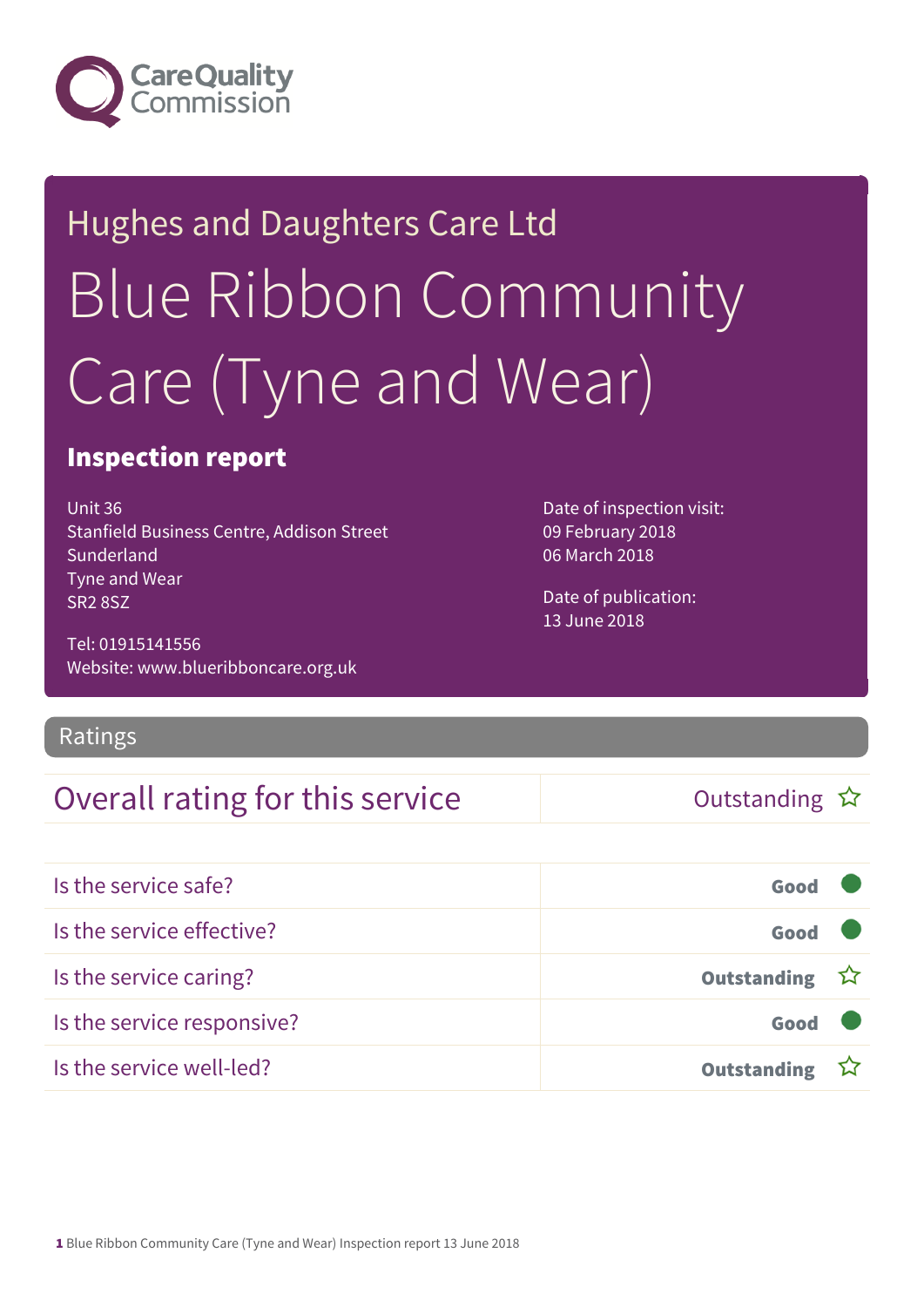#### Summary of findings

#### Overall summary

This inspection took place between 9 February and 6 March 2018 and was announced. When we last inspected the service we found the provider had breached the regulations relating to safe care and treatment because the arrangements for managing medicines were not always safe. We rated the service as Good. Following this inspection, to reflect the improvements the provider has made, we have rated the service as Outstanding.

Following the last inspection, we asked the provider to complete an action plan to show what they would do and by when to improve the key questions is the service safe. We found progress had been made and the provider was now meeting the regulations. In particular medicines were administered safely and there were robust quality assurance processes to check on medicines management.

Blue Ribbon Community Care is a domiciliary care agency. It provides personal care to people living in their own houses and flats in the community. At the time of our inspection it provided a service to approximately 43 people.

The service had a registered manager. A registered manager is a person who has registered with the Care Quality Commission to manage the service. Like registered providers, they are 'registered persons'. Registered persons have legal responsibility for meeting the requirements in the Health and Social Care Act 2008 and associated Regulations about how the service is run. People, relatives and staff described the registered manager as supportive and approachable. They told us since the registered manager had started there had been significant improvements made to the service.

People, relatives and staff told us about the exceptional care the service provided. Words used to describe the care included amazing, wonderful, brilliant and first class. Staff were described as 'highly competent'. They said staff were especially caring. Special relationships had developed so that staff felt like part of their extended family. Staff regularly went above and beyond to ensure people's needs were anticipated and met with the utmost dignity and respect. The registered manager led by example and also regularly went the extra mile to ensure people were safe and well cared for. Staff were creative in how they developed relationships with people so that people received the best care in personalised and meaningful ways.

The registered manager and staff team worked enthusiastically to provide an excellence in line with the service's values of compassion, respect, collaboration and promoting independence. People were at the heart of how the service operated which was flexible and adaptable to suit people's changing needs.

The registered manager was extremely proactive in attending multi-disciplinary team meetings to ensure people received consistent care across all services. They also promoted joint working with other professionals to develop the skills of the staff team.

The provider had a particularly effective quality assurance system to drive sustained improvement.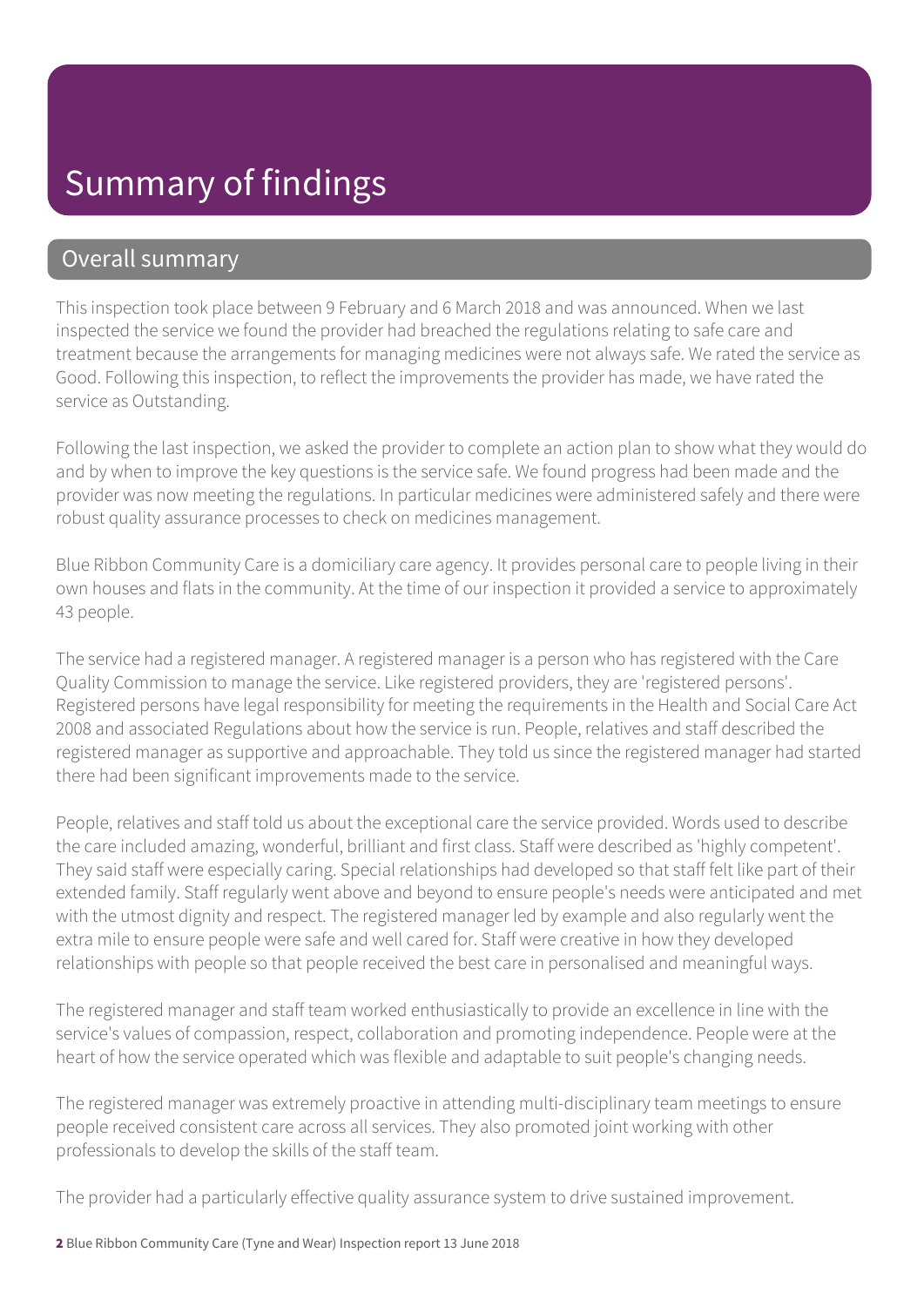People, staff and relatives felt the service was safe.

A reliable and consistent staff team provided people's care. People said staff turned up on time and stayed for the full length of the call.

The provider had effective recruitment systems to ensure new staff were recruited safely.

Staff showed a good understanding of the provider's procedures to keep people safe and knew how to report concerns. Previous safeguarding concerns had been dealt with effectively. They told us they had no concerns about people's safety.

Staff felt extremely well supported and received the training they needed.

Staff supported people to meet their nutritional and healthcare needs. People confirmed staff supported them to have enough to eat and drink.

People were supported to have maximum choice and control of their lives and staff supported them in the least restrictive way possible; the policies and systems in the service supported this practice.

People had detailed care plans which described how they wanted to be cared for to meet their individual needs.

People only gave extremely positive feedback about the service. They said if they had any issues they would have no problem speaking to the registered manager or other staff. A small number of complaints had been received which had been dealt with thoroughly.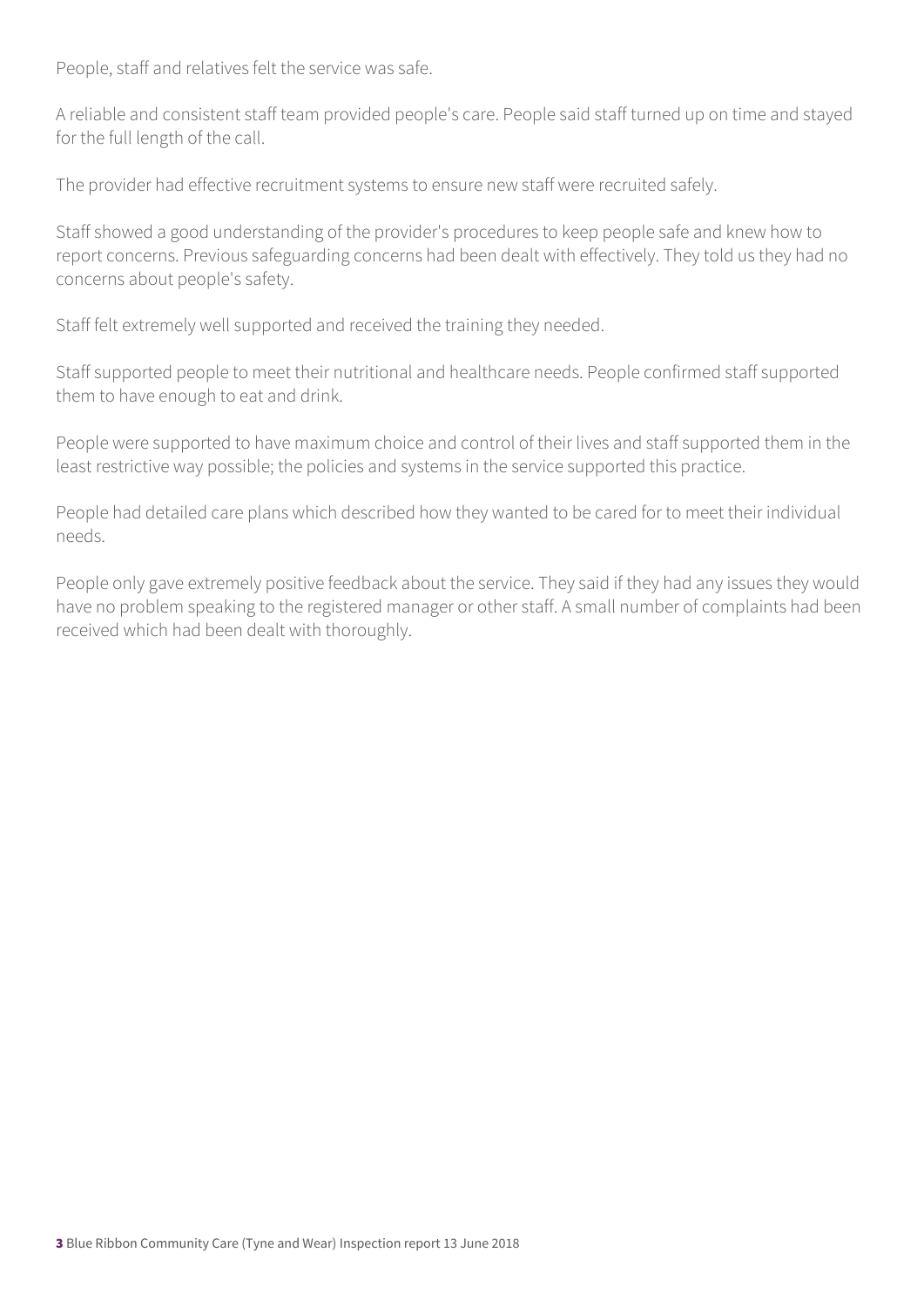#### The five questions we ask about services and what we found

We always ask the following five questions of services.

| Is the service safe?                                                                                                                                                     | Good               |
|--------------------------------------------------------------------------------------------------------------------------------------------------------------------------|--------------------|
| The service has improved to Good.                                                                                                                                        |                    |
| Medicines records accurately accounted for the medicines<br>people had been given.                                                                                       |                    |
| People, staff and relatives felt the service was safe.                                                                                                                   |                    |
| People said staff were reliable and consistent. New staff were<br>recruited safely.                                                                                      |                    |
| Staff had a good understanding of safeguarding and the<br>whistleblowing procedure including how to report concerns.                                                     |                    |
| Is the service effective?                                                                                                                                                | Good               |
| The service was effective.                                                                                                                                               |                    |
| Staff were well supported and received the training they needed.                                                                                                         |                    |
| The provider followed the requirements of the Mental Capacity<br>Act 2005 (MCA).                                                                                         |                    |
| People were supported to meet their nutritional and healthcare<br>needs.                                                                                                 |                    |
| Is the service caring?                                                                                                                                                   | <b>Outstanding</b> |
| The service has improved to Outstanding.                                                                                                                                 |                    |
| People, relatives and staff were exceptionally well care for.                                                                                                            |                    |
| Staff were particularly caring and had developed special<br>relationships with the people they cared for. People talked about<br>staff as being like an extended family. |                    |
| The registered manager and staff team regularly went above and<br>beyond to ensure people received the best care possible.                                               |                    |
| Staff were creative so that people's care was truly personalised<br>and meaningful to them.                                                                              |                    |
|                                                                                                                                                                          |                    |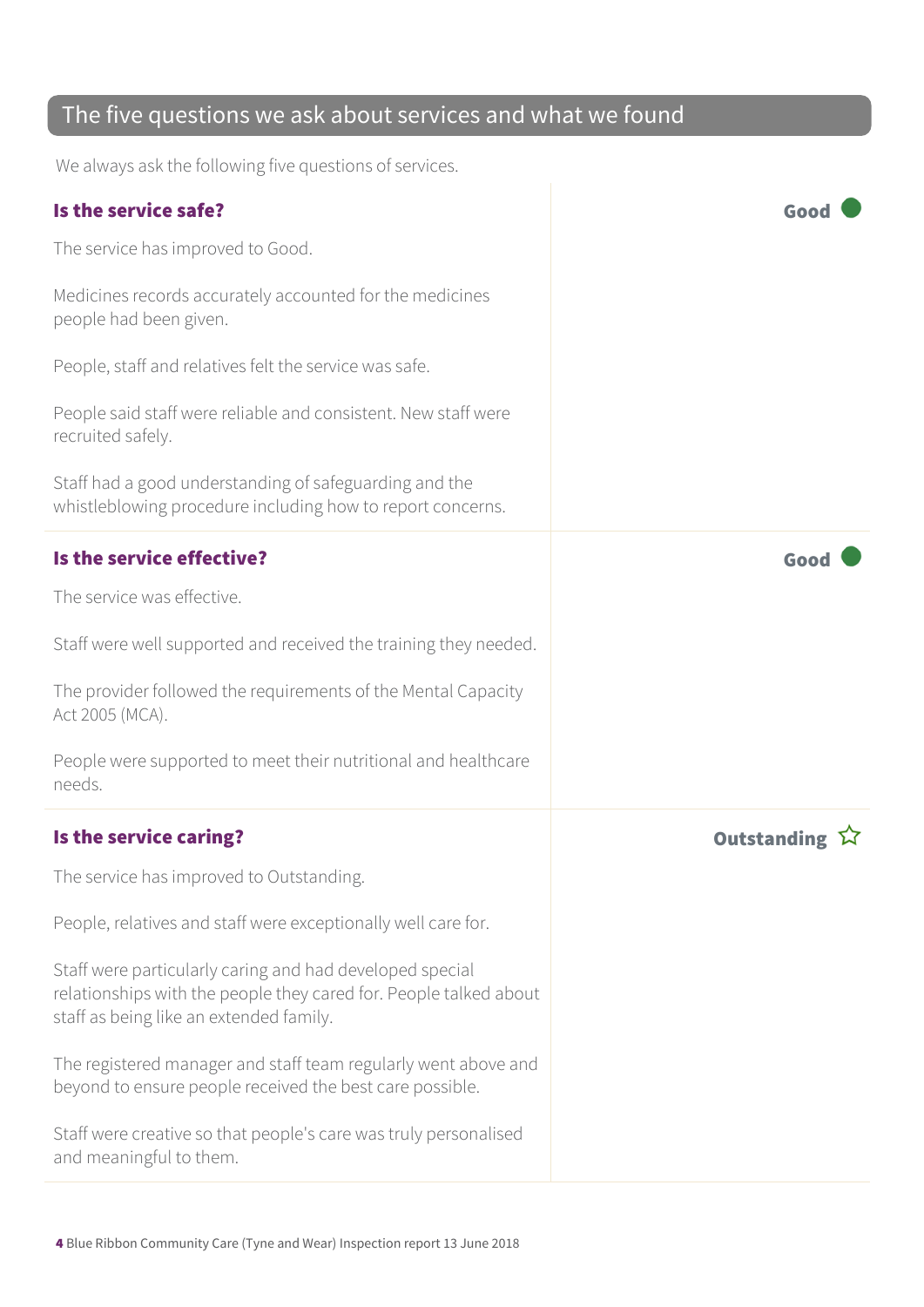#### **Is the service responsive?** Good

The service was responsive.

People had personalised care plans which described the individual support they needed.

People only gave very positive feedback about the care they received.

Complaints were handled effectively.

#### Is the service well-led? In the service well-led?

The service has improved to Outstanding.

The registered manager and staff team were enthusiastic and driven to deliver care that met the service's values of compassion, respect, collaboration and promoting independence.

People needs were place at the heart of service delivery.

The service was particularly flexible and adaptable to suit people's changing needs.

The registered manager proactively attended multi-disciplinary team meetings and worked jointly with professionals to ensure people received holistic care and to develop the skills of the staff team.

The provider had an effective quality assurance system.

5 Blue Ribbon Community Care (Tyne and Wear) Inspection report 13 June 2018

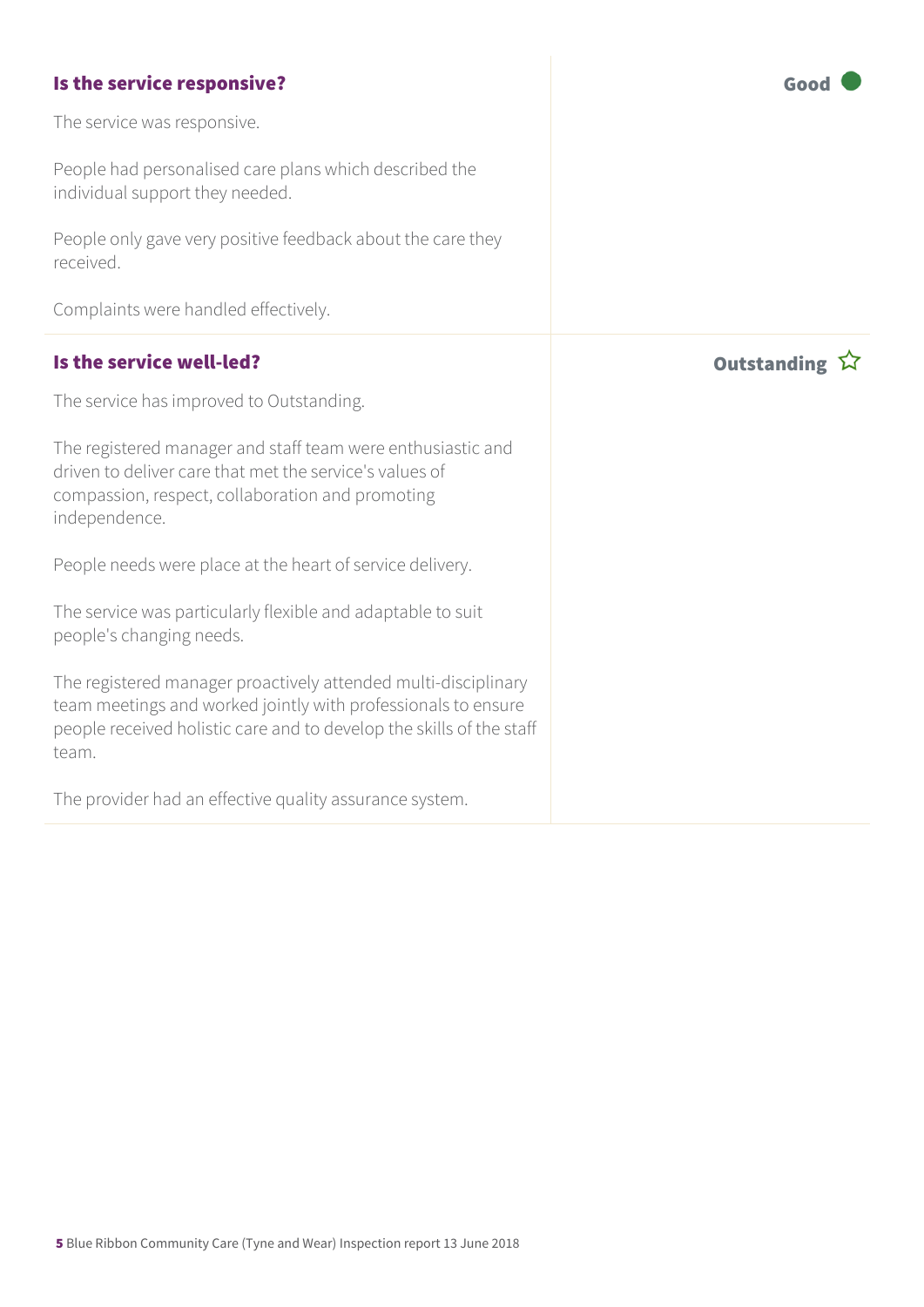

# Blue Ribbon Community Care (Tyne and Wear)

Detailed findings

### Background to this inspection

We carried out this inspection under Section 60 of the Health and Social Care Act 2008 as part of our regulatory functions. This inspection was planned to check whether the provider is meeting the legal requirements and regulations associated with the Health and Social Care Act 2008, to look at the overall quality of the service, and to provide a rating for the service under the Care Act 2014.

This inspection took place between 9 February and 6 March 2018 and was announced. We gave the service 48 hours notice of the inspection visit because the location provides a domiciliary care service. We needed to be sure that they would be in.

We used information the provider sent us in the Provider Information Return. This is information we require providers to send us at least once annually to give some key information about the service, what the service does well and improvements they plan to make.

Prior to the inspection we contacted external commissioners of the service from the local authority and the Clinical Commissioning Group (CCG), as well as the local authority safeguarding team and the local Healthwatch. We used their feedback during the planning of this inspection.

During our inspection we visited six people who used the service. We also had telephone conversations with a further six people and three relatives. We spoke with a range of staff including the registered manager and six care workers. We reviewed a range of records including five people's care records, medicine records, five staff files, training records and other records relating to the quality and safety of the service.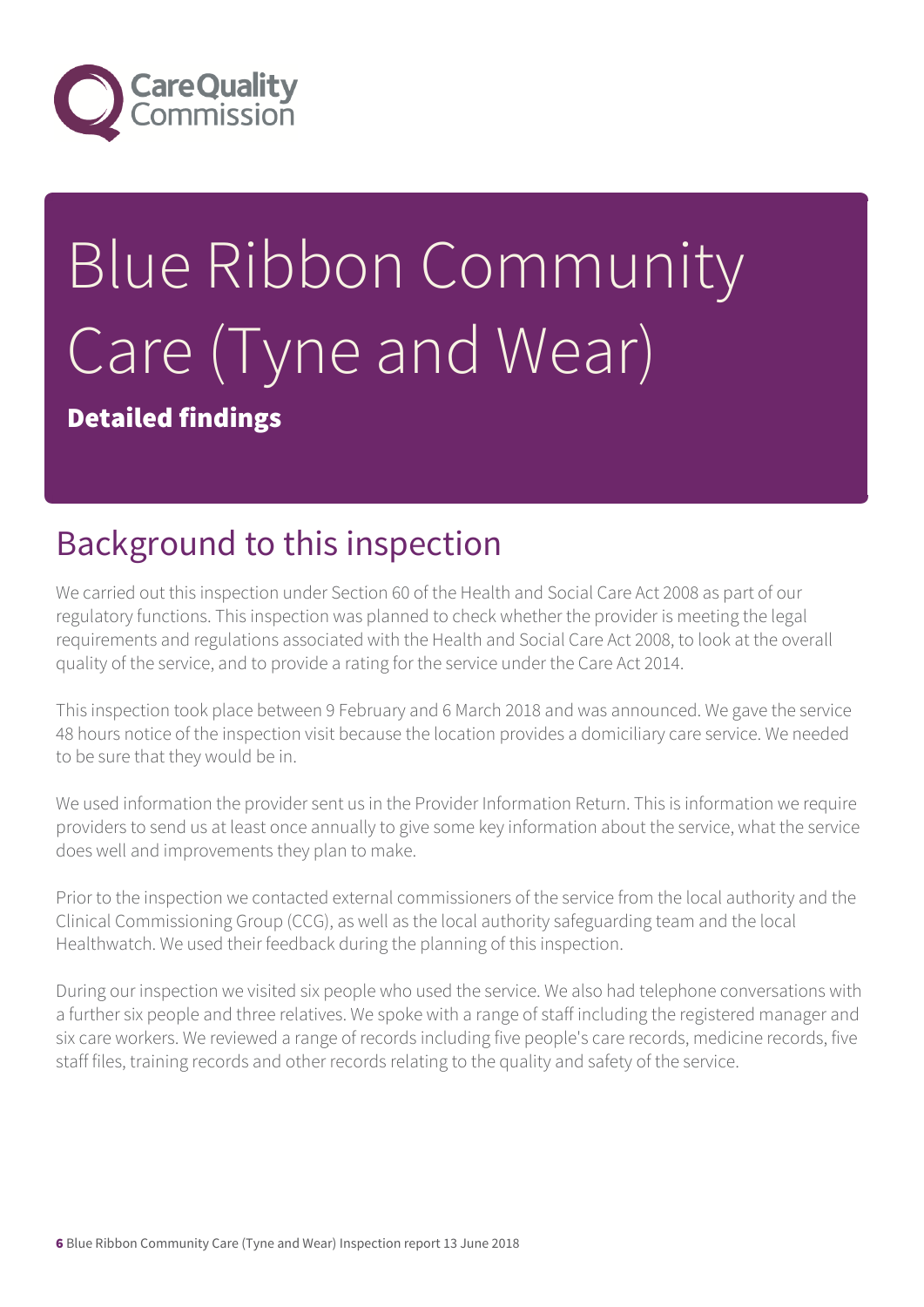#### Is the service safe?

### Our findings

When we last inspected Blue Ribbon Community Care the provider had breached the regulation relating to safe care and treatment. We concluded the service was not always safe and rated it Requires Improvement. This was because arrangements for managing medicines were not always safe. Records did not always accurately account for the medicines staff had given to people. In particular, there were unexplained gaps in medicines administration records (MARs), daily

logs did not detail the support people had received with medicines, and staff did not always supervise people to make sure they took their medicines. We also found medicines audits were not always effective in addressing issues.

At this inspection we found improvements had been made so that people now received their medicines safely. As a result, we have changed our rating to Good.

Staff had completed training and their competency to administer medicines was checked regularly. Care plans accurately described how staff supported people with their medicines. Where required, risk assessments were completed to ensure people were safe. For example, where staff were to leave out medicines for people to take themselves later in the day. MARs and other medicines related records were completed accurately. Audits had been strengthened and were more effective in identifying and addressing any issues with medicines.

People and relatives felt the service was safe. One person said, "I am very safe, they are all very nice people (staff) who come." Another person commented, "I feel very reassured with them coming in." One relative said, "I can't speak highly enough of them. [Staff member] is fantastic, they are sometimes up all night with [family member]. [Registered manager] pops in to keep an eye on things. We are so lucky that we found the carers."

Staff also confirmed people were safe. One staff member said, "They are always giving us training on moving and handling. We do safety checks on the clients' home." Another staff member commented people were, "Absolutely safe, we are good with safeguarding people." A third staff member told us, "It is very safe. Safety comes first above everything else."

A general risk assessment was completed for each person to identify any potential risks to their safety. Staff reviewed these regularly to keep them up to date with people's changing needs. Risk assessments were detailed and clearly identified the control measures needed to minimise risks. Other assessments were also carried out focusing on specific care needs, such as a moving and handling and medicines administration.

The provider had clear policies relating to safeguarding and a whistle blowing procedure. Staff had no concerns about people using the service. They said they would use the whistle blowing procedure without hesitation if needed. One staff member said, "I haven't needed to use it [whistle blowing procedure]. I would speak to [registered manager]." Another staff member commented, "I haven't had to use it [whistle blowing procedure] but I know what it is about. I would use it if I needed to." The provider had effectively dealt with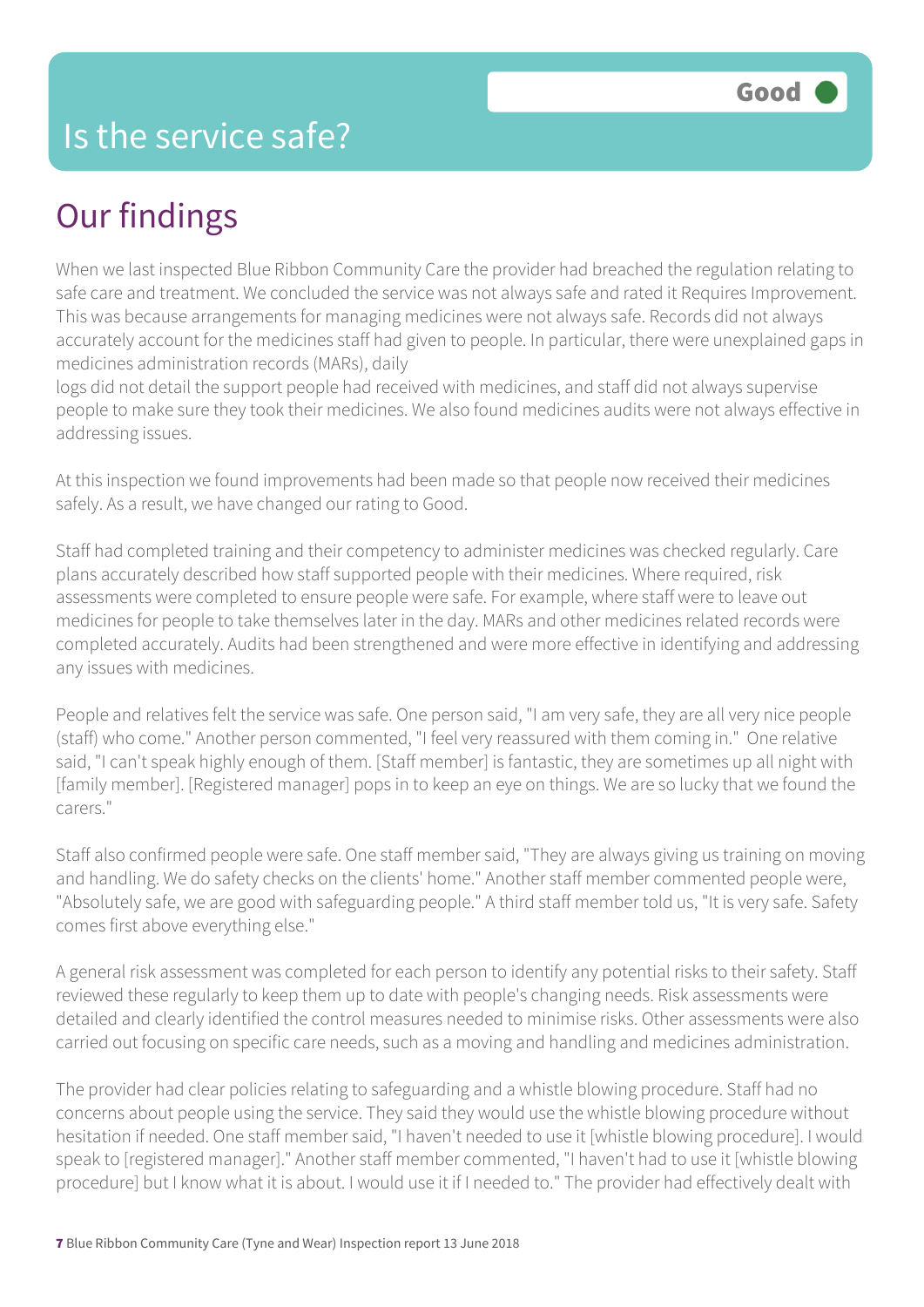one previous safeguarding concern including referring the matter to the relevant local authority. Every person using the service was provided with information about who to contact if they had any concerns about their care.

People received support from reliable and consistent staff. One person said, "They are very organised, you know when somebody is coming. There are regular times. They always tell you who is coming. We get a rota, it is spot on." Another person told us, "[Registered manager] tries to keep it so you don't have too many changes. We always know the staff. New girls are introduced to us first." A third person commented, "They are always here by 8 o'clock and very often before."

Staff told us they were allocated with some flexibility in their rota. This meant staff could usually arrive on time, stay the full length of the call and stay with people a little bit longer if needed. One staff member said, "We have always been allocated 10 to 15 minutes either way.

The provider had a robust procedure for recruiting new staff safely. This included carrying out preemployment checks such as receiving references and checks with the Disclosure and Barring Service (DBS). DBS checks are carried out to confirm whether prospective new staff had a criminal record or were barred from working with vulnerable people.

The provider had policies and procedures to protect people and staff from the risk of infection. Staff were issued with uniforms and personal protective equipment as required. The provider completed checks to ensure staff followed procedures.

The provider had up to date procedures to deal with emergency situations. Where required, detailed incident and accident records were kept. This included details of the action taken to keep people safe, measures to prevent a future recurrence and any lessons learnt.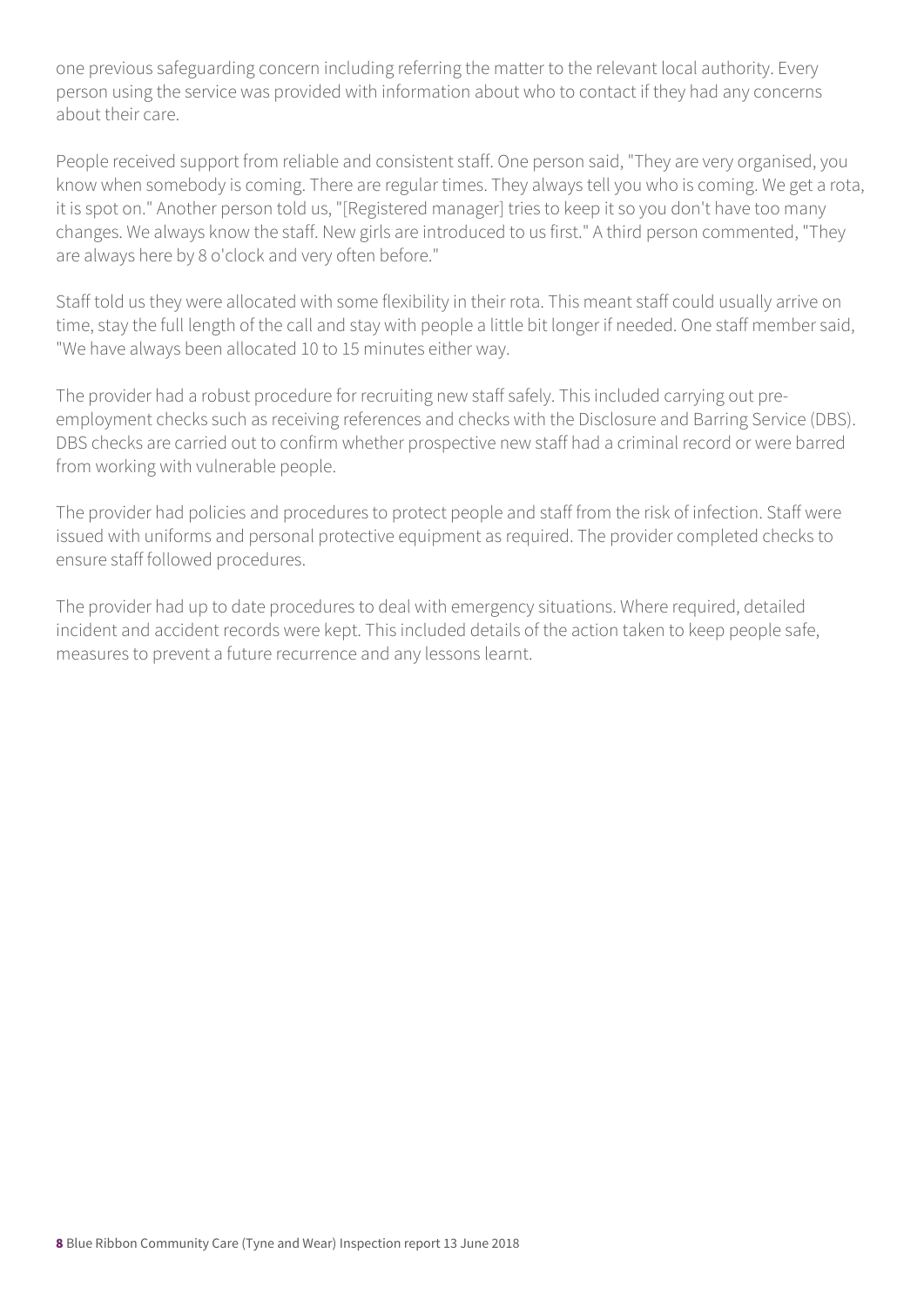#### Is the service effective?

# Our findings

When we last inspected Blue Ribbon Community Care we concluded the service was effective and rated it Good. Following this inspection we found the service was still effective and our rating remains Good.

Senior staff assessed people's needs when they started using the service to help ensure they received the care they wanted and needed. People's views were clearly documented and used as a focus for the assessment.

Staff were extremely well supported to develop the skills, knowledge and confidence they needed. One staff member commented, "I am extremely well supported." Another staff member said, "If you are stuck with anything they help you." A third staff member told us, "If there is anything we need an up update on, they bring training forward. I am doing a NVQ in social care. They are very supportive in that." Some staff told us about how the provider had been particularly supportive and flexible to help them with personal matters. Records showed training, supervision and appraisals were up to date when we inspected.

The provider continued to follow the requirements of the Mental Capacity Act 2005 (MCA). Staff had a good understanding of MCA and described how they supported people with making decisions and choices. For some people this included prompts, whilst for others staff used strategies such showing people items to choose from. One staff member told us, "We always help (with making choices) in a person-centred way. We give a choice of two items such as showing them two jumpers."

People were asked for consent before receiving any care. One person commented, "They ask if there is anything I want doing." Staff confirmed they always asked people for consent. One staff member commented, "We always ask (the person) first for everything."

Staff supported people to meet their nutritional and health care needs. Care plans described the individual support people needed in these areas including any specific preferences they had. A speech and language therapist had given specialist advice in respect of one person and this was incorporated into the person's care plan. People's care records showed the provider worked collaboratively with other services to help ensure people's needs were met appropriately. This included GPs, pharmacists, community nurses and chiropodists.

Relatives confirmed staff supported them to have enough to eat and drink. One relative described the reassurance they gained from knowing Blue Ribbon Community Care were looking after their family member. They said, "From my point of view it is a big help. You are aware there is somebody there to make [family member's] breakfast. It gives us that peace of mind when we can't be there."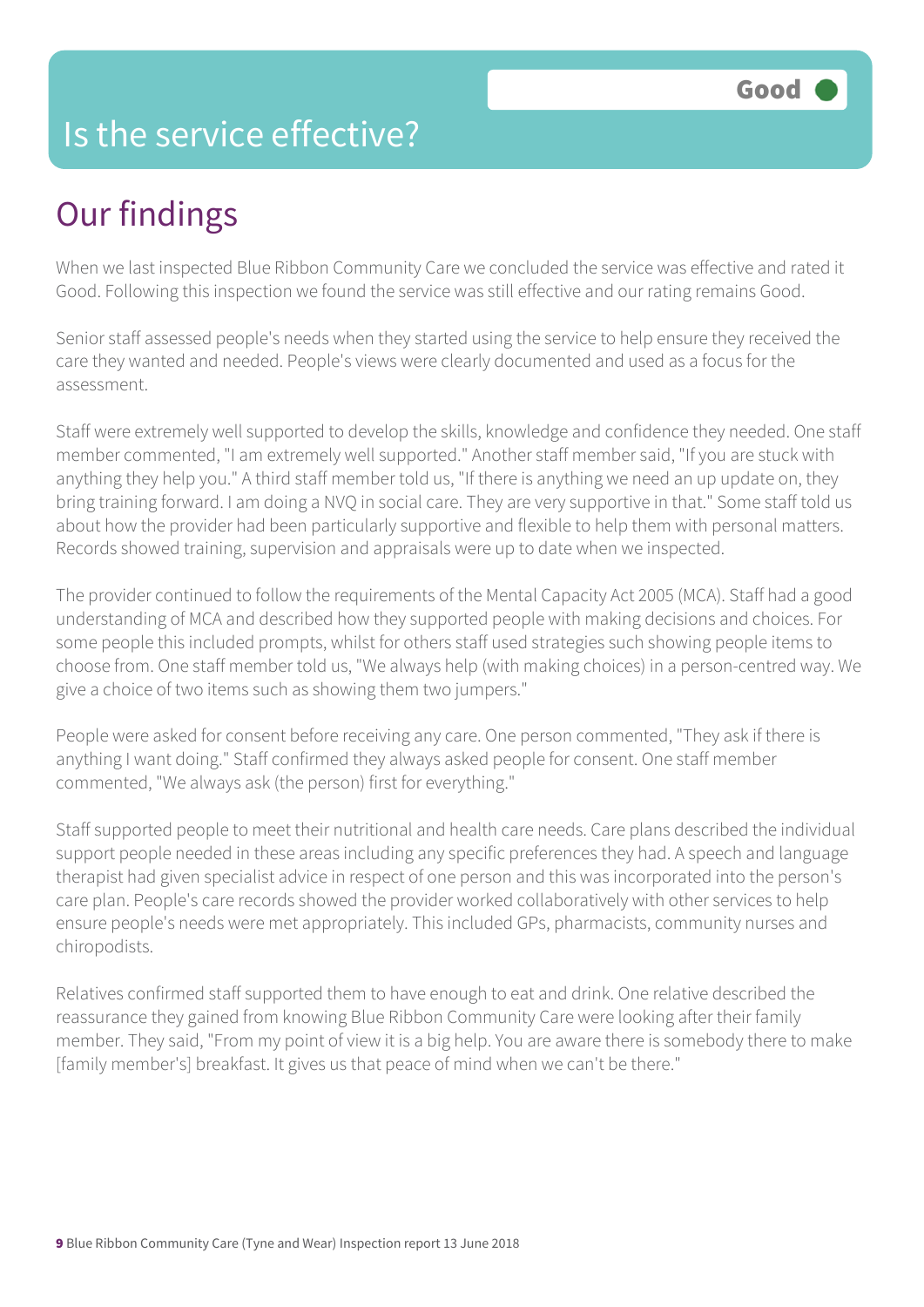#### Is the service caring?

# Our findings

When we last inspected Blue Ribbon Community Care we concluded the service was caring and rated it Good. Following this inspection we found the service was especially caring and our rating has improved to Outstanding.

Throughout our conversations with people, staff and relatives we heard about a service that puts people first and provides highly personalised and compassionate care.

People gave us consistently exceptional feedback about the care they received and the kindness staff showed them. People talked about staff as being like part of their family or friends and described the special relationships they had developed over time. One person told us, "They are a pleasure. They soon began to feel like part of the family, which is very nice. They are great." Another person told us, "The staff are all very nice, they are nice to you. What is also nice is each have their own personality. They bring that with them, each one has something about them." A third person said, "They have come to me for so long. They are not my carers, they are my friends."

Relatives provided similarly excellent feedback. They talked to us at length about the positive impact the service had on their family member's health and emotional wellbeing. One relative, whose family member was living with dementia, described to us the positive impact the care staff had on their family member. They said, "[Family member] likes them all, she gives them a hug. She is upset if she doesn't see them. Their inter-personal skills are highly developed. I see them as part of the family." They described how their family member is "all smiles and happy" when they see the care staff arriving and "goes to the door to wave." They went on to say, "You expect to get treated as a human being and they do that all the time."

Another relative told us, "I don't know what I would do without Blue Ribbon. They actually go over and above. The care is amazing. I make a point of meeting all [family member's] carers. They all seem so dedicated. [Family member] is well looked after. The carers have a wonderful way with [family member]. [Family member's] face lights up when they walk in. They are pretty special."

A third relative described to us the personalised nature of the care their family member received. They commented, "They are very, very good. The way they approach [family member], the way they care for them. It is specific to them… when [family member] sees their uniform it settles [family member]."

Staff commented on the close bonds and positive relationships they had developed with people. One staff member commented, "I feel like part of the family. It gives you a buzz. It is really nice." Another staff member told us, "I really enjoy spending time with my clients." A third staff member said, "We have good relationships, I am very fond of them."

Staff described how as well as providing "amazing care" for people, the provider was equally caring towards their own needs. They told us working at the service had been an extremely positive and happy experience. All staff told us about a shared feeling of family, belonging and togetherness. One staff member said, "We all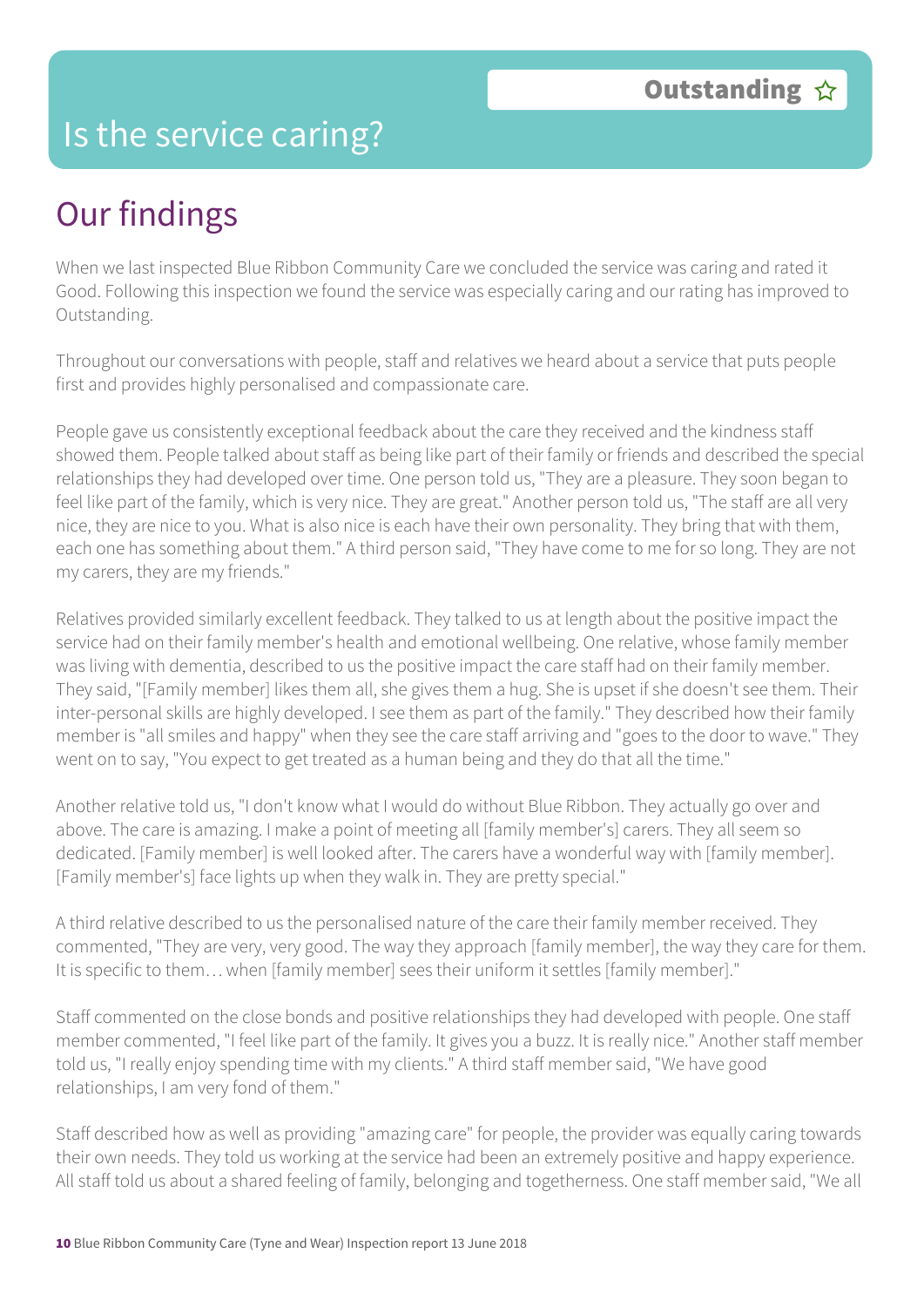bounce off each other. I have never heard of anybody (staff) complaining." Another staff member told us, "It's brilliant (working for Blue Ribbon Community Care), I love this job. The girls (staff) all get on, we meet for coffee. It is a good team. [Registered manager] is good." A third staff member commented, "I love it, they are a really good company. They look after me really well and care to the clients is really brilliant." A fourth staff member told us, "Great, it is the best place I have worked."

Throughout our inspection we found numerous examples where staff went above and beyond to ensure people's needs were met in a way which was personal and meaningful to them. A supervisor identified during a conversation with one person a love for the work of a particular poet. The person was no longer able to read and enjoy this poetry due to poor eyesight. The supervisor returned with a book of poetry and read to the person whilst staff completed their care duties. This has since developed into a regular occurrence and has widened to include other poets, whilst enhancing the person's quality of life and returning the pleasure of the poetry which was missing from their life.

Another two service users had dogs which were essential to their quality of life. In order to enable people to keep their pets with them the provider had reviewed the relevant care plans to include dog walking and associated tasks. They also allocated staff to the call that were comfortable around dogs. This meant the people were able to keep their beloved pets, so enhancing the quality of their lives. One person commented, "They do all I want, more at times."

Relatives confirmed the provider regularly went the extra mile to meet people's needs and make them feel special. One relative described how staff had made a special effort when it was their family member's birthday. They said, "Staff had done that little bit extra, the carers are like a friend." One relative said, "They ask what I want and they do it. They don't treat you purely as a client, they go the extra mile. I couldn't do without them, they do all the things that we can't do." We are a self-contained unit." They went on to describe times when staff had helped them out with organising things over and above what was expected. One relative complimented the provider for being competent, caring and showing 'initiative beyond our stipulated requirements.' They went on to describe how staff respected their family member's wishes even when it 'took a lot more time than was officially booked'. This enabled their family member to stay in their own home as long as possible.

The registered manager was equally committed to putting people at the heart of care delivery. We heard of many occasions when they had led by example when responding to people's needs. One person told us about a time when their boiler was not working. They said the registered manager came straight out and sorted it for them. This ensured they continued to have heating and hot water. A relative, who lived away, described a time when they couldn't get up to visit their family member due to bad weather. They said the registered manager drove over to check their family member was alright in order to reassure them. They told us, "I can't speak highly enough of them."

Staff were particularly good at anticipating people's needs so that more serious health consequences were avoided. They had an excellent understanding of people's individual needs and knew when to intervene. One staff member commented, "We understand when people become unwell. We spot the signs straightaway and get them checked out." Another staff member commented, "When we go into (people's) homes, we are very good at assessing our client and their needs." One person told us about a time when they were unwell. They said, "They are very caring. The carer was concerned (about person's health) and contacted the nurse." One relative wrote to the provider to praise them for identifying a developing infection at an early stage. This enabled their relative 'to get the earliest medical attention and stopped a serious infection developing'. Another relative praised staff for noticing on more than one occasion their family member was unwell. They wrote 'without their help and support [family member] would have been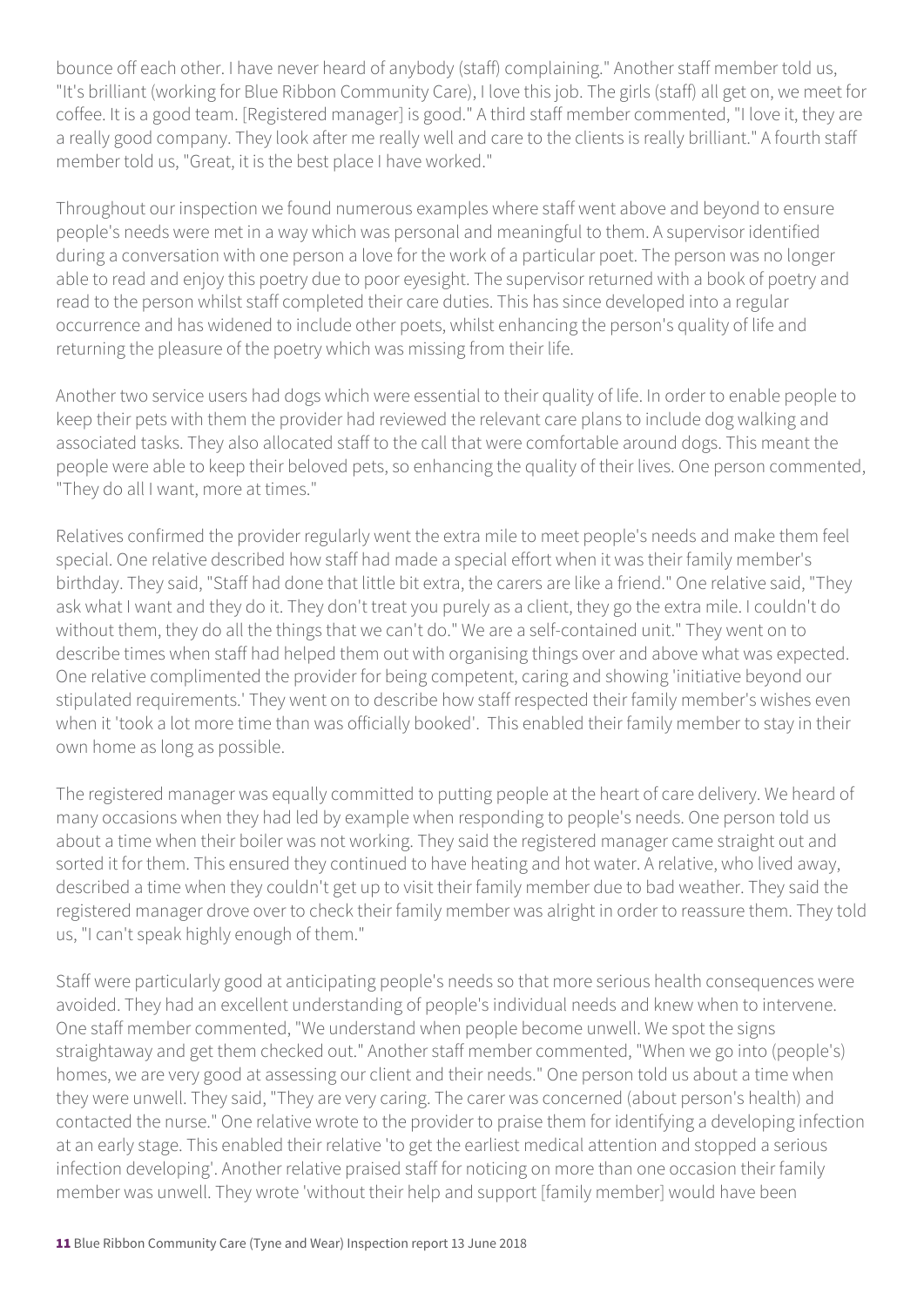#### extremely ill.'

The provider was proactive in ensuring people's emotional wellbeing was maintained. One person regularly took in a neighbour's cat and fed it. When the person was due to move into a care home, they told a staff member they would miss the company of the cat. The staff member took a photograph of the cat, then had it developed, blown up and framed. They took the framed photo of the cat to the care home for the service user to keep as a memento. This helped the person settle as they had some comfort from the photograph of the neighbour's cat. For another person, staff took personal items into hospital as they knew the person would be worried and find it difficult to relax. The hospital was out of the region, so this was a significant drive for staff. However, they knew this would have a significant positive effect on the person. This meant the person's stay in hospital was less stressful enabling the person to receive the care and treatment they needed.

Staff were especially skilled at ensuring respect, privacy and dignity were central to the care they provided. Equality and diversity policies and procedures were in place to ensure people were always treated with respect regardless of sex, race, age, disability or religion. One person described how staff supported them with personal care respectfully and helped to maintain their dignity. They said, "They go out and leave me with a little privacy. Oh they are very good." They went on to tell us about how their confidence had increased by having the care staff around. They commented, "They give me confidence because I know if I want a cup of tea, they would stand beside me and watch me make it. When I go upstairs they are right behind me (to make sure person doesn't fall)." Another person told us, "They are gentle and kind, nothing is too much trouble." A third person commented, "They are really good. They do everything I want them to. They are lovely, they treat you like a friend."

The provider received numerous compliments about the care provided and the caring approach of the staff team. Words used to describe the care included 'excellent', 'wonderful', 'brilliant' and 'first class'. Staff were described as 'highly competent', 'hard working', completely reliable, friendly and 'patient'. One person referred to the staff as 'my angels'. One relative said staff 'treat [family member] as an individual and 'go far beyond the practical tasks required of them'.

The provider had received particularly positive feedback from people about the care provided during the last consultation carried out in July 2017. The vast majority of people rated the service as excellent for the care they received; the approach of staff; and the level of respect shown to them. One relative had described the care staff as 'amazing' and 'very caring and sensitive' to their family member's complex needs. A relative who lived away described staff as 'wonderful' and believed their family member was 'in excellent hands'. A third relative commented [staff member's names] worked 'outstandingly' with their family member. Dad is quite happy with the service he receives. One person stated that care staff 'contribute to my care in a unique way'.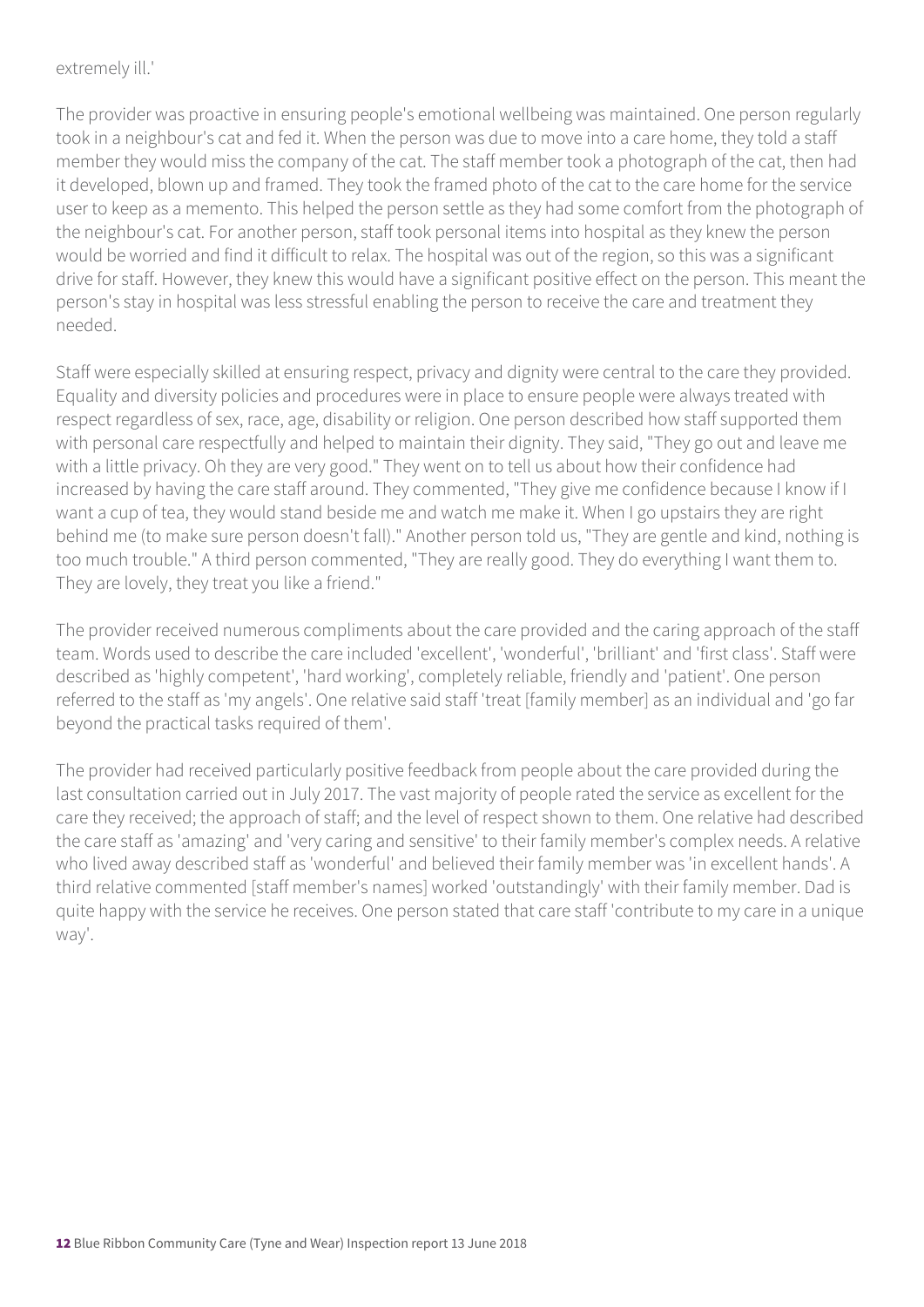#### Is the service responsive?

# Our findings

When we last inspected Blue Ribbon Community Care we concluded the service was responsive and rated it Good. Following this inspection we found the service was still responsive and our rating remains Good.

People had detailed and personalised care plans which described how they wanted to be supported. Staff had agreed clear outcomes with people about what they hoped to achieve from being supported and these were included in care plans. For example, how people wanted staff to treat them and the level of support they wanted. There was a clear focus within people's care plans about maintaining dignity and respect, promoting independence and maintaining safety. Specific prompts were included for staff to remind them of what people wanted in these areas. For instance, one person wanted staff to greet them in a certain way. Another person wanted staff to keep their shoulders covered with a towel to keep them warm when supporting them with a shower. In order to guide staff further, people's individual preferences were incorporated into the plan. For example, one person wanted support to have a shower three times a week, another person had specific preferences for their breakfast and how they liked their cup of tea.

People had their care plans to hand when we visited them and were aware of the plan's contents. People had had signed their care plans to confirm they were happy with them. Care plans had been evaluated regularly to help keep them up to date with people's current needs.

Although nobody was receiving end of life care when we inspected, we found previous examples of where staff had provided care to people with dignity and compassion.

Without exception, the people and relatives we spoke with gave us only extremely positive feedback about the support they received. One person said, "They have been very good, I have nothing to complain about." One relative told us, "I have no need to complain about anything at all." One relative said, "There is nothing that is negative I can think of. They try very hard to keep everyone happy."

Complaints were handled effectively in line with the provider's complaint procedure. The provider had received a small number of complaints. Records confirmed these had been fully investigated and action taken to address people's concerns.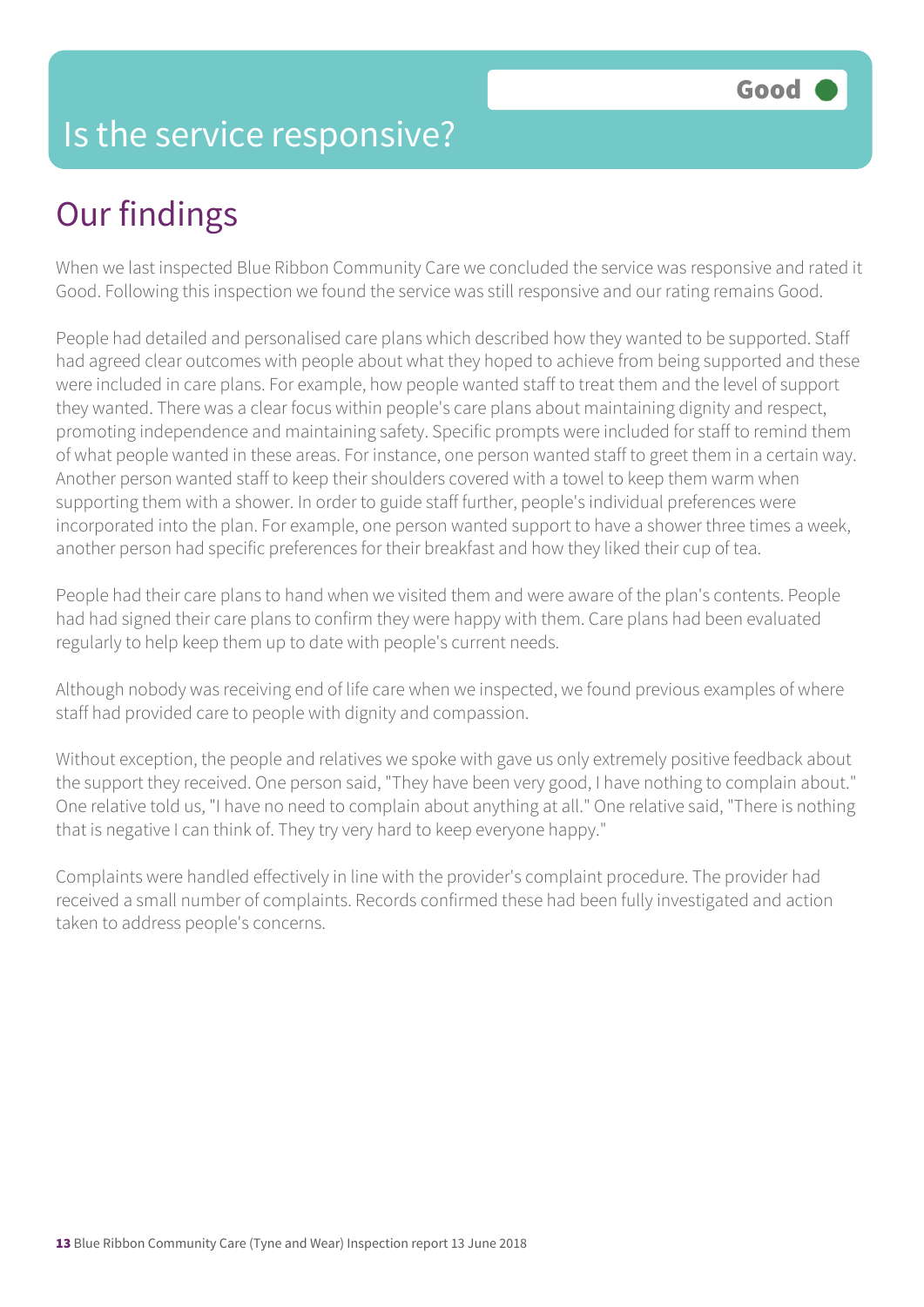#### Is the service well-led?

# Our findings

When we last inspected Blue Ribbon Community Care we concluded the service was well-led and rated it Good. Following this inspection we found the service was especially well-led and our rating has improved to Outstanding. We found Blue Ribbon Community Care to be a service that places the needs of people at the heart of how the service was managed to ensure they received the best care possible.

The service had a clear set of values about treating people with compassion and respect and working in collaboration to enable people to have a comfortable level of independence. An enthusiastic and dedicated staff team, led by a strong and committed registered manager, was in place to drive this forward for each person using the service. People's and relative's feedback during the inspection echoed strongly these values, as without exception they described to us a service that prioritised people and treated them with the utmost respect at all times.

Comments from staff we spoke with further corroborated the person-centred vision and culture of the service. They spoke with us about how they had seen their skills and confidence develop and how this enabled them to deliver the best quality care. Some staff were new to care work when they started working for the provider. They were particularly anxious about whether they would have the appropriate skills. They told us they had received excellent support and guidance. One staff member said, "When I started I didn't have much confidence. Working for the provider has brought me out. I really love my job. I get a buzz." Another staff member commented, "I was scared at first. They reassured me and were there 24/7 on the phone for anything I wanted. They are always approachable."

This commitment to putting people at the heart of the service was instrumental in the provider being voted number one of the top ten recommended North East care providers on a national website, for each of the last three years. This was based on feedback and recommendations from people using the service and their relatives. The service was praised for providing excellent, very flexible and first class care. Staff were described as fantastic, adaptable, supportive and compassionate.

The needs of people using the service were at the heart of how the provider operated the service. One person commented, "The firm is very organised, they show empathy (towards people). It works like clockwork. This is the secret of why they are so organised, they have a system that works. One staff member told us, "We always have the service users' needs at heart. We make sure they are looked after. We have very high standards." Another staff member commented, "I think we give very good care. The carers are very caring and management are to. They are there primarily for the clients."

There was exceptional commitment from the registered manager to maximise people's independence to ensure people maintained important links with the local community. We found many examples where the provider had worked with people to set up safe ways for them to continue accessing the local community to enable them to continue to meet their individual preferences, thereby promoting independence, mental well-being and preventing people becoming isolated.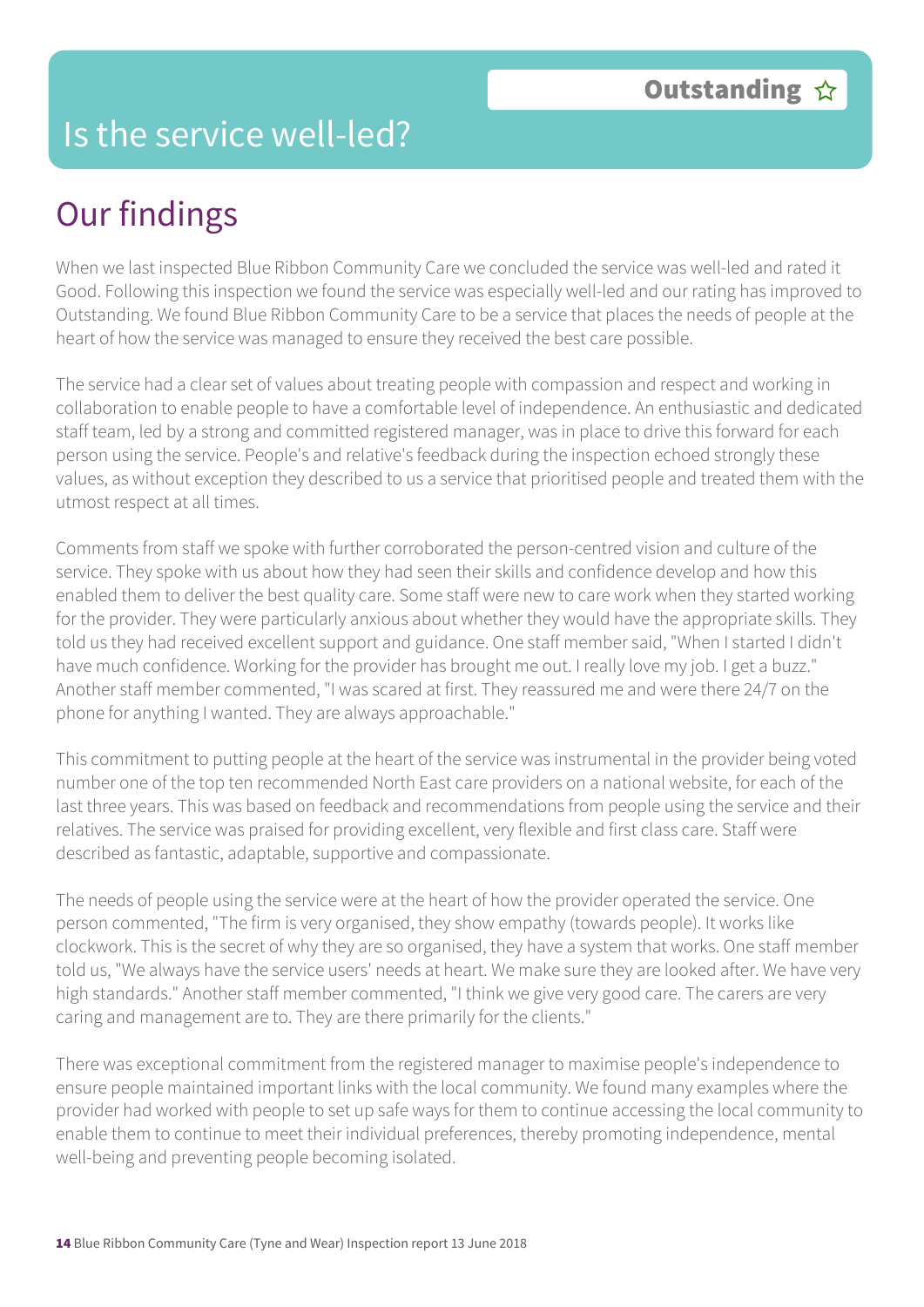The provider was particularly creative in finding ways to engage and communicate with people to ensure they received the best care possible. This often involved using people's particular interests to develop positive relationships between people and staff. For instance, two people, unwilling to engage with staff, had particular areas of significant interest identified in their respective life histories. Staff researched these experiences, printed photographs and took them in for the two people. This enabled a working relationship to develop enabling care to take place in a respectful and dignified manner which was especially meaningful to the person.

The service was particularly flexible and adaptable to suit people's changing needs. We received a lot of praise from people and relatives about how well the service responded quickly to changes in people's needs. They told us staff went out of their way to ensure people received the care they wanted. One person commented, "[Staff member] is very good at meeting what I want." They described to us a time when they needed support at very short notice. They said, "I called them in at short notice … I have never found them wanting." Another person described how they regularly needed to change or cancel calls at very short notice. They said, "Nothing is a bother." A third person told us about how the provider arranged for a specific staff member to call when they needed a bath. This was what the person wanted as they liked and trusted them. They described how this made "a lot of difference to them."

Staff described how the registered manager always responded to people's needs positively and was willing to review the length of calls. This ensured care was tailored to the people's individual needs. People gave us many examples of how their care had been changed, often at short notice. One staff member said, "If I have concerns that I haven't got enough time (to provide a person's care appropriately). The company are always willing to look at increasing the call time." This emphasised the leadership within the service were driven by improvements and ensuring quality care was delivered.

People, relatives and staff gave us extremely positive feedback about how supportive, approachable and proactive the registered manager was. One person said, "[Registered manager] is very good, very obliging. Any little problem, he is quick at putting it right." Another person told us, "I have met [registered manager] a few times and he is very nice indeed." A third person commented, "[Registered manager] is very friendly and very helpful. I would feel confident enough to ring him up." One relative told us, "[Registered manager] is very, very good and very supportive." One staff member commented, "I am very supported. We have very good management, very approachable. If I had concerns I wouldn't hesitate to contact them."

The registered manager involved themselves in review meetings and discussions with various external stakeholders to ensure they got the best outcomes for people. This ensured systems and processes used by people were improved and made more accessible where necessary. In one example, someone had missed their prescription as they had been unable to attend a medication review. The registered manager made contact with the GP surgery and arranged to receive notifications of future reviews to avoid a repeat of the situation. The change they had initiated ensured that the person received seamless care from different care providers in the system..

We found that the registered manager had developed a culture of learning and development throughout the service. They had proactively ensured staff were supported to continually develop their skills and knowledge thus ensuring best practice was embedded into the service they provided. This included specialist training with professionals such as speech and language therapists and specialist nurses. As such, staff were extremely effective and efficient in identifying when people needed additional advice and guidance. Each staff member had a personal development plan with clear, bespoke objectives. Staff were encouraged to reflect on their own development and progress. Where areas for further development were identified, plans were in place to drive improvement. A community health professional described staff as a 'pleasure to work